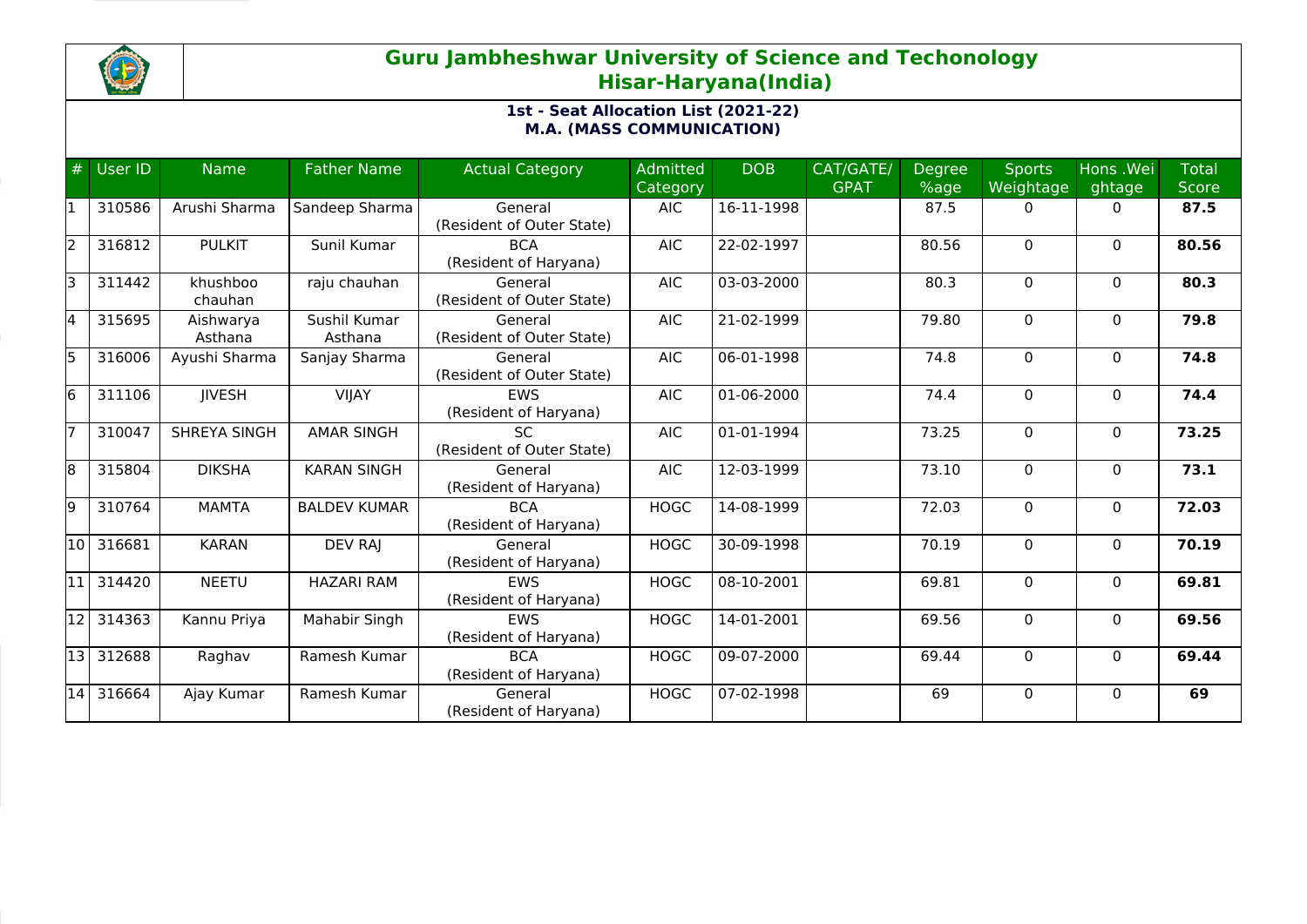

# **Guru Jambheshwar University of Science and Techonology Hisar-Haryana(India)**

## **1st - Seat Allocation List (2021-22) M.A. (MASS COMMUNICATION)**

| #               | User ID | <b>Name</b>                | <b>Father Name</b>              | <b>Actual Category</b>                   | Admitted    | <b>DOB</b> | CAT/GATE/   | Degree | <b>Sports</b> | Hons .Wei    | <b>Total</b> |
|-----------------|---------|----------------------------|---------------------------------|------------------------------------------|-------------|------------|-------------|--------|---------------|--------------|--------------|
|                 |         |                            |                                 |                                          | Category    |            | <b>GPAT</b> | %age   | Weightage     | ghtage       | <b>Score</b> |
| 15              | 315010  | <b>RAJNI KUMARI</b>        | <b>GOVIND RAM</b>               | General<br>(Resident of Haryana)         | <b>HOGC</b> | 22-10-2000 |             | 68.85  | 0             | $\Omega$     | 68.85        |
| 16              | 313414  | Pratham Kumar<br>Vashishth | Balram Vashishth                | General<br>(Resident of Haryana)         | <b>HOGC</b> | 23-10-1998 |             | 68.38  | $\mathbf 0$   | $\Omega$     | 68.38        |
| 117             | 311373  | <b>SANDEEP KUMAR</b>       | <b>KRISHAN KUMAR</b>            | General<br>(Resident of Haryana)         | <b>HOGC</b> | 21-10-1988 |             | 67.43  | $\mathbf 0$   | $\Omega$     | 67.43        |
| 18              | 314668  | <b>BHARTI SAINI</b>        | <b>DHARMVEER</b>                | <b>BCB</b><br>(Resident of Haryana)      | <b>HOGC</b> | 03-02-1997 |             | 67.24  | $\Omega$      | $\mathbf{0}$ | 67.24        |
| 19              | 312420  | <b>KARAN SINGH</b>         | <b>RAM LAL</b>                  | General<br>(Resident of Haryana)         | <b>HOGC</b> | 23-01-1998 |             | 66.95  | $\mathbf 0$   | $\Omega$     | 66.95        |
| 20              | 311328  | Diksha                     | Satish Kumar                    | General<br>(Resident of Haryana)         | <b>HOGC</b> | 28-04-2001 |             | 66.67  | $\Omega$      | $\mathbf{0}$ | 66.67        |
| $\overline{21}$ | 316983  | Kapil                      | <b>SULTAN</b>                   | <b>SC</b><br>(Resident of Haryana)       | <b>HOGC</b> | 03-01-2000 |             | 66.27  | 0             | 0            | 66.27        |
| $\overline{22}$ | 316619  | <b>DIVYAM</b>              | <b>SHALINI</b>                  | General<br>(Resident of Haryana)         | <b>HOGC</b> | 16-09-2000 |             | 65.90  | $\mathbf 0$   | $\Omega$     | 65.9         |
| 23              | 315529  | Bhavya kamra               | Bhavnesh kamra                  | General<br>(Resident of Haryana)         | <b>HOGC</b> | 28-11-2000 |             | 63.80  | 0             | $\mathbf{0}$ | 63.8         |
| 24              | 311124  | <b>ARJOO</b>               | <b>MEWA SINGH</b>               | $\overline{SC}$<br>(Resident of Haryana) | <b>HOGC</b> | 28-08-1996 |             | 63.80  | 0             | $\mathbf{0}$ | 63.8         |
| $\overline{25}$ | 310860  | <b>KAMALDEEP</b>           | <b>JAGBIR SINGH</b>             | <b>EWS</b><br>(Resident of Haryana)      | <b>HOGC</b> | 15-09-1999 |             | 63     | $\mathbf 0$   | $\Omega$     | 63           |
| 26              | 314232  | <b>VIJAY</b>               | <b>SHAMSHER</b><br><b>SINGH</b> | General<br>(Resident of Haryana)         | <b>HOGC</b> | 04-05-1999 |             | 61.76  | 0             | $\mathbf 0$  | 61.76        |
| $\overline{27}$ | 315270  | <b>POONAM</b>              | <b>NARSHI RAM</b>               | $\overline{SC}$<br>(Resident of Haryana) | <b>HOGC</b> | 11-02-1998 |             | 61.72  | 0             | $\mathbf{0}$ | 61.72        |
| $\overline{28}$ | 315618  | <b>Bharat Bhushan</b>      | Ramkishan                       | <b>SC</b><br>(Resident of Haryana)       | SC          | 22-11-1997 |             | 58.56  | $\mathbf 0$   | $\Omega$     | 58.56        |
| $\overline{29}$ | 311150  | Ajay                       | Ram Kumar                       | <b>SC</b><br>(Resident of Haryana)       | SC          | 27-12-2000 |             | 57.23  | 0             | $\mathbf{0}$ | 57.23        |